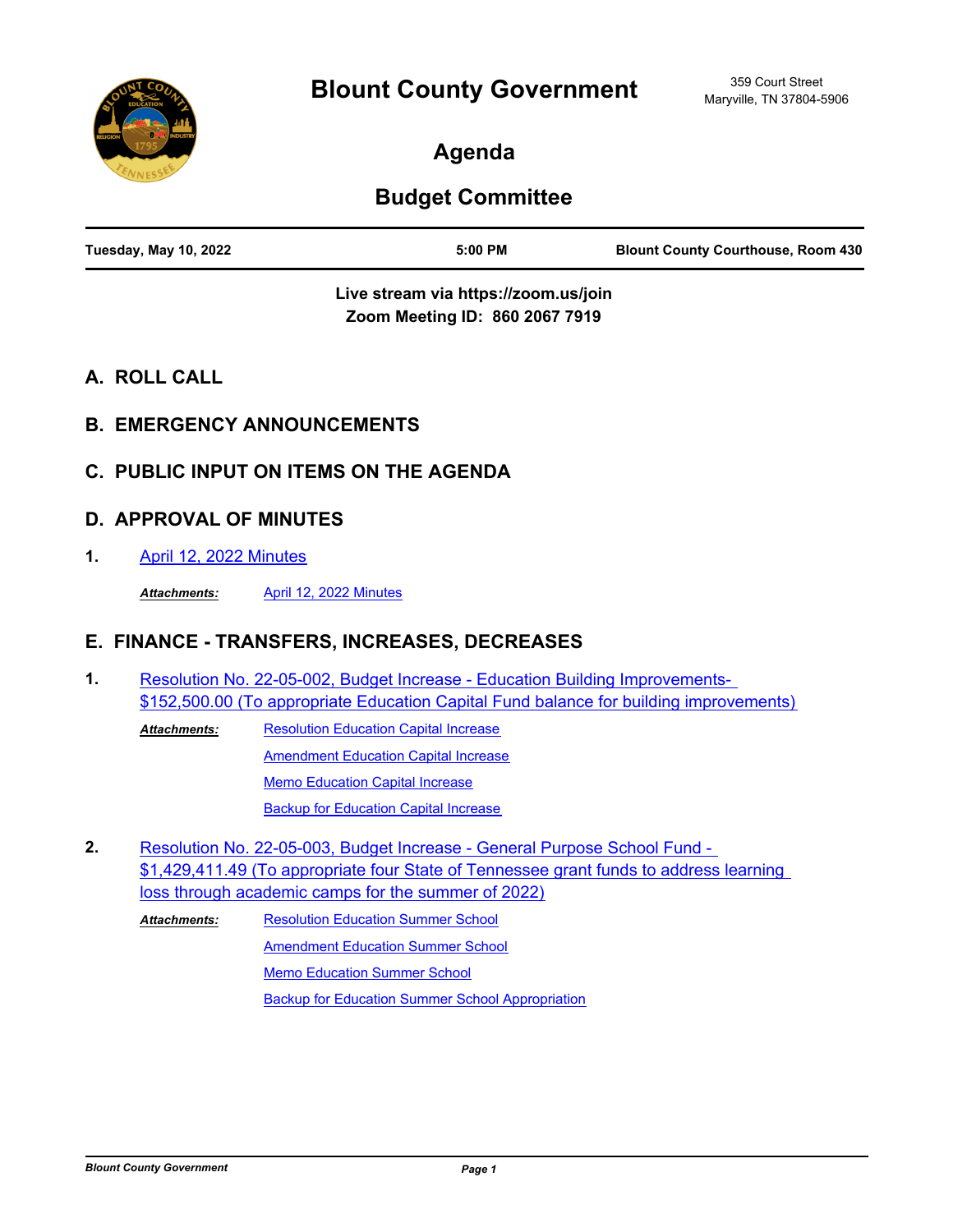| 3. | Resolution No. 22-05-004, Budget Increase - Central Services Contracts - \$80,000.00 (To |                                                                                  |  |  |  |
|----|------------------------------------------------------------------------------------------|----------------------------------------------------------------------------------|--|--|--|
|    | appropriate General Fund balance for increased cost for Autopsies and Medical            |                                                                                  |  |  |  |
|    |                                                                                          | Examiners for Blount County, Maryville and Alcoa)                                |  |  |  |
|    | <b>Attachments:</b>                                                                      | <b>Resolution Central Services Increase</b>                                      |  |  |  |
|    |                                                                                          | Amendment request Central Service Increase                                       |  |  |  |
|    |                                                                                          | <b>Memo Central Services Increase</b>                                            |  |  |  |
|    |                                                                                          | <b>Backup for Central Services Increase</b>                                      |  |  |  |
| 4. |                                                                                          | Resolution No. 22-05-005, Budget Increase - Veterans Services Health Insurance - |  |  |  |
|    | \$6,685.00 (To appropriate General Fund balance for additional Health Ins ER Cost)       |                                                                                  |  |  |  |
|    | <b>Attachments:</b>                                                                      | <b>Resolution Veterans Services Increase</b>                                     |  |  |  |
|    |                                                                                          | <b>Amendment Request Veterans Services Increase</b>                              |  |  |  |
|    |                                                                                          | <b>Memo Veterans Services Increase</b>                                           |  |  |  |
|    |                                                                                          |                                                                                  |  |  |  |

Resolution No. 22-05-006, Budget Increase - Highway Department - \$890,000 (To [appropriate funds for increased local option sales tax revenue and expense to replace](http://blounttn.legistar.com/gateway.aspx?m=l&id=/matter.aspx?key=3754)  and add equipment to Highway Fleet) **5.**

[Resolution Highway Equipment Increase](http://blounttn.legistar.com/gateway.aspx?M=F&ID=1da620f3-c2ac-4b8f-8c71-c9fbcaeb6a53.pdf) **[Amendment Highway Equipment Increase](http://blounttn.legistar.com/gateway.aspx?M=F&ID=ed883a2e-a432-4ffa-9962-a79d11ab11d9.pdf)** [Memo Highway Equipment Increase](http://blounttn.legistar.com/gateway.aspx?M=F&ID=74bdebfb-f17a-4670-a1bb-c3720880b8e0.pdf) *Attachments:*

Resolution No. 22-05-007, Budget Increase - Highway Department - \$327,100.00 (To [appropriate funds for increased local option sales tax revenue and expenses needed to](http://blounttn.legistar.com/gateway.aspx?m=l&id=/matter.aspx?key=3755)  balance budget projections) **6.**

[Resolution Highway Operations Increase](http://blounttn.legistar.com/gateway.aspx?M=F&ID=fb446214-1d0e-4a44-b32b-7f8ff30bea85.pdf) **[Amendment Highway Operations Increase](http://blounttn.legistar.com/gateway.aspx?M=F&ID=9d553c2e-d135-43c4-a104-06a7ae38d197.pdf)** [Memo Highway Operations Increase](http://blounttn.legistar.com/gateway.aspx?M=F&ID=f51e82c8-004e-4440-b757-f59c47928dd4.pdf) *Attachments:*

Resolution No. 22-05-008, Budget Increase - Highway Department - \$9,551.84 (To [appropriate funds for increased local option sales tax revenue and expense related to](http://blounttn.legistar.com/gateway.aspx?m=l&id=/matter.aspx?key=3756)  increased salary and benefits of additional employee) **7.**

[Resolution Highway Headcount Increase](http://blounttn.legistar.com/gateway.aspx?M=F&ID=08ea679e-1a95-4fcd-8497-3ee452786f40.pdf) **[Amendment Highway Headcount Increase](http://blounttn.legistar.com/gateway.aspx?M=F&ID=6fe637d5-66cb-4484-80a1-b7d1dde122cc.pdf)** [Memo Highway Headcount Increase](http://blounttn.legistar.com/gateway.aspx?M=F&ID=c0ee6815-e9b0-490e-af83-82e5158b64ce.pdf) *Attachments:*

### **F. DISCUSSION/POSSIBLE ACTION**

#### **1. FY 22-23 Budget Recommendation**

- **a.** [Tax Rate Resolution](http://blounttn.legistar.com/gateway.aspx?m=l&id=/matter.aspx?key=3737)
- **b.** [Appropriation Resolution](http://blounttn.legistar.com/gateway.aspx?m=l&id=/matter.aspx?key=3741)